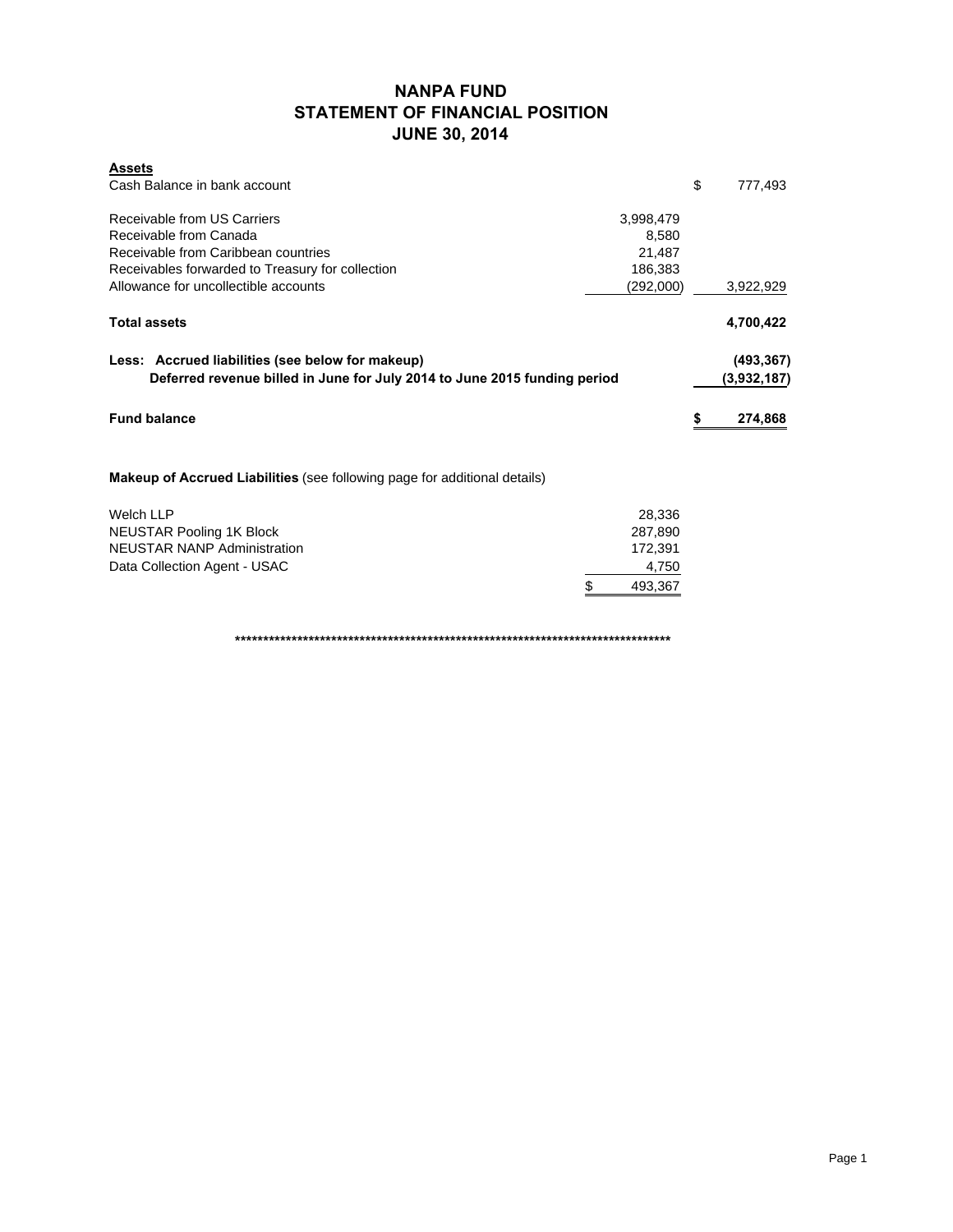# **NANPA FUND STATEMENT OF CHANGES IN FUND BALANCE JULY 2013 TO JUNE 2014**

|                                                                 |            | <b>Actual</b>    |                 |                         |                          |                          |                 |                           |                          |                          |                 |                         | <b>Variance between</b>  |                   |                   |                                                |
|-----------------------------------------------------------------|------------|------------------|-----------------|-------------------------|--------------------------|--------------------------|-----------------|---------------------------|--------------------------|--------------------------|-----------------|-------------------------|--------------------------|-------------------|-------------------|------------------------------------------------|
|                                                                 |            | $Jul-13$         | <b>Aug-13</b>   | <b>Sep-13</b>           | <b>Oct-13</b>            | <b>Nov-13</b>            | <b>Dec-13</b>   | $Jan-14$                  | Feb-14                   | Mar-14                   | Apr-14          | May-14                  | <b>Jun-14</b>            | <b>Total</b>      | <b>Budget</b>     | forecasted results and<br>budget at June 30/13 |
| <b>Revenue</b>                                                  |            |                  |                 |                         |                          |                          |                 |                           |                          |                          |                 |                         |                          |                   |                   |                                                |
| <b>International Contributions</b>                              |            |                  |                 |                         |                          |                          |                 |                           |                          |                          |                 |                         |                          |                   |                   |                                                |
| Canada                                                          | (1)<br>(1) | 17,748<br>22,112 | 8,874           | 8,874                   | 8,873                    | 8,873                    | 8,873           | 8,873                     | 8,873                    | 8,873                    | 8,873           | 8,873                   |                          | 106,480<br>22,112 | 106,480<br>22,112 |                                                |
| Caribbean countries<br><b>Total International Contributions</b> |            | 39,860           | $\sim$<br>8,874 | $\sim$ $ \sim$<br>8,874 | 8,873                    | 8,873                    | $\sim$<br>8,873 | $\sim$ 100 $\pm$<br>8,873 | 8,873                    | 8,873                    | $\sim$<br>8,873 | $\sim$ $ \sim$<br>8,873 | $\sim$<br>$\sim$         | 128,592           | 128,592           |                                                |
| <b>Domestic Contributions - US carriers</b>                     | (1)        | 3,398,305        | 256,552         | 459,330                 | 230,562                  | 227,320                  | 227,338         | 230,278                   | 232,422                  | 231,264                  | 223,522         | 232,010                 | 15,044                   | 5,933,859         | 5,860,288         | 73,571                                         |
| Late filing fees for Form 499A                                  | (2)        | 3,100            | 3,000           | 2,400)                  | 1,200)                   | 4,800)                   | $1,000$ )       | 1,100                     | 300                      | 100                      | 800)            | 10,300                  | 95,800                   | 74,500            | 85,000 (          | 10,500)                                        |
| Interest income                                                 | (3)        | 877              | 868             | 610                     | 290                      | 284                      | 430             | 228                       | 352                      | 882                      | 137             | 126                     | 63                       | 5,147             | $8,000 -$         | 2,853                                          |
| <b>Total revenue</b>                                            |            | 3,435,942        | 269,294         | 466,414                 | 238,525                  | 231,677                  | 235,641         | 238,279                   | 241,947                  | 241,119                  | 231,732         | 230,709                 | 80,819                   | 6,142,098         | 6,081,880         | 60,218                                         |
|                                                                 |            |                  |                 |                         |                          |                          |                 |                           |                          |                          |                 |                         |                          |                   |                   |                                                |
| <b>Expenses</b>                                                 |            |                  |                 |                         |                          |                          |                 |                           |                          |                          |                 |                         |                          |                   |                   |                                                |
| <b>NANPA Administration</b>                                     | (4)        | 172,232          | 172,232         | 173,465                 | 173,256                  | 174,797                  | 288,310         | 172,232                   | 173,084                  | 172,232                  | 176,961         | 175,939                 | 172,391                  | 2,197,131         | $2,210,010$ (     | 12,879)                                        |
| 1K Block Pooling                                                | (4)        | 202,036          | 212,781         | 219,005                 | 211,941                  | 210,350                  | 210,618         | 212,332                   | 211,630                  | 208,980                  | 224,156         | 210,396                 | 212,889                  | 2,547,114         | 2,260,620         | 286,494                                        |
| Automated systems development (CLIN1)                           | (7)        | 75,000           | 75,000          | 75,000                  | 75,000                   | 75,000                   | 75,000          | 75,000                    | 75,000                   | 75,000                   | 75,000          | 75,000                  | 75,000                   | 900,000           |                   | 900,000                                        |
| <b>Billing and Collection</b><br>Welch LLP                      | (4)        | 28,336           | 28,336          | 28,336                  | 28,336                   | 28,336                   | 28,336          | 28,336                    | 28,336                   | 28,336                   | 28,336          | 28,336                  | 28,336                   | 340,032           | 340,032           |                                                |
| <b>Data Collection Agent</b>                                    | (5)        | 4,568            | 4,752           | 4,976                   | 4,851                    | 4,898                    | 4,828           | 4,808                     | 4,432                    | 4,238                    | 4,745           | 5,101                   | 4,902                    | 57,099            | 57,000            | 99                                             |
| <b>Annual Operations Audit</b>                                  | (6)        |                  | $\sim$          | 43,000                  | $\overline{\phantom{0}}$ | $\overline{\phantom{0}}$ |                 | $\sim$                    | $\overline{\phantom{0}}$ | $\overline{\phantom{0}}$ |                 |                         |                          | 43,000            | 42,000            | 1,000                                          |
| <b>Bank Charges</b>                                             | (8)        | 2,836            | 7,624           | 3,678                   | 3,023                    | 4,245                    | 3,339           | 2,320                     | 3,650                    | 1,567                    | 2,163           | 1,831                   | 1,722                    | 37,998            | 36,000            | 1,998                                          |
| <b>Carrier Audits</b>                                           | (9)        |                  | $\sim$          | $\sim$                  | $\sim$                   | $\overline{\phantom{0}}$ | $\sim$          |                           |                          | $\sim$                   | $\sim$          | $\sim$                  | $\overline{\phantom{a}}$ |                   | 300,000 (         | 300,000)                                       |
| Bad debt expense                                                | (10)       | 29,146           | 9,000           | 31,183                  | 12,400 (                 | 7,905)                   | 5,360           | 1,517                     | 6,549)                   | 2,000                    | 12,390)         | 12,745)                 | 87,080                   | 124,343           | 40,000            | 84,343                                         |
| <b>Total expenses</b>                                           |            | 514,154          | 509,725         | 578,643                 | 508,807                  | 489,721                  | 605,071         | 493,511                   | 489,583                  | 492,353                  | 498,971         | 483,858                 | 582,320                  | 6,246,717         | 5,285,662         | 961,055                                        |
| Net revenue (expenses)                                          |            | 2,921,788        | 240,431) (      | 112,229)                | 270,282) (               | 258,044) (               | 369,430) (      | 255,232) (                | 247,636) (               | 251,234) (               | 267,239) (      | 253,149) (              | $501,501)$ (             | 104,619)          | 796,218 (         | 900,837)                                       |
| <b>Opening fund balance</b>                                     |            | 379,487          | 3,301,275       | 3,060,844               | 2,948,615                | 2,678,333                | 2,420,289       | 2,050,859                 | 1,795,627                | 1,547,991                | 1,296,757       | 1,029,518               | 776,369                  | 379,487           | 453,782 (         | 74,295)                                        |
| <b>Closing fund balance</b>                                     |            | 3,301,275        | 3,060,844       | 2,948,615               | 2,678,333                | 2,420,289                | 2,050,859       | 1,795,627                 | 1,547,991                | 1,296,757                | 1,029,518       | 776,369                 | 274,868                  | 274,868           | $1,250,000$ (     | 975,132)                                       |
| Fund balance makeup:                                            |            |                  |                 |                         |                          |                          |                 |                           |                          |                          |                 |                         |                          |                   |                   |                                                |
| Contingency                                                     |            | 1,250,000        | 1,250,000       | 1,250,000               | 1,250,000                | 1,250,000                | 1,250,000       | 1,250,000                 | 1,250,000                | 1,250,000                | 1,250,000       | 1,250,000               | 1,250,000                | 1,250,000         | 1,250,000         |                                                |
| Surplus                                                         |            | 2,051,275        | 1,810,844       | 1,698,615               | 1,428,333                | 1,170,289                | 800,859         | 545,627                   | 297,991                  | 46,757                   | 220,482)        | 473,631)                | 975,132)                 | 975,132)          | <b>Contract</b>   |                                                |
|                                                                 |            | 3,301,275        | 3,060,844       | 2,948,615               | 2,678,333                | 2,420,289                | 2,050,859       | 1,795,627                 | 1,547,991                | 1,296,757                | 1,029,518       | 776,369                 | 274,868                  | 274,868           | 1,250,000         |                                                |

# **Assumptions: Reconciliation of actual at June 30, 2014 to budget**

| 1,250,000     |
|---------------|
| (74, 295)     |
| 73,571        |
| (10, 500)     |
| (2,853)       |
| 12,879        |
|               |
|               |
| (99)          |
| (84, 343)     |
| (1, 186, 494) |
|               |
| 300,000       |
| (1,000)       |
| (1,998)       |
|               |

| (1) The US carrier contributions for the period from July 2013 to June 2014 and the International contributions are based upon actual billings.                      | Budgeted fund balance at June 30/14 - contingency                                         | 1,250,000     |
|----------------------------------------------------------------------------------------------------------------------------------------------------------------------|-------------------------------------------------------------------------------------------|---------------|
| (2) These fees represent the \$100 late filing fee charged to those companies that do not file the Form 499A by the due date.                                        | Decrease in fund balance between budget period (February 2012) and June 2012              | (74, 295)     |
| (3) Interest income projections are estimates                                                                                                                        | Additional billings over estimate from budget                                             | 73,571        |
| (4) The cost for 1K Block Pooling is based on the contract awarded July 12, 2013                                                                                     | Late filing fees (reversal) for Form 499A                                                 | (10, 500)     |
| The cost of NANPA Administration is based on the contract.<br>The cost of B&C Agent is based on the interim contract with Welch LLP in force until December 31, 2014 | Underestimate of interest earned to date compared to budget                               |               |
|                                                                                                                                                                      | NANP Admin - difference between budget and actual contract awarded due to variable travel | (2, 853)      |
| (5) The expense for the Data Collection Agent is based on estimate of costs by USAC for the 2013 calendar year.                                                      | costs                                                                                     | 12,879        |
| (6) The cost for the annual operations audit performed by Ernst & Young LLP is \$43,000.                                                                             | NANP Admin - change orders issued                                                         |               |
| (7) The cost of the Automated systems development (CLIN1) will be paid out over 18 months as per the modification to the 1K Pooling contract.                        | Additional billings from B & C Agent due to renewal of contract                           |               |
| (8) Bank fees are an expense to the Fund.                                                                                                                            | Data Collection fees - Adjustment to actual from budget                                   | (99)          |
| (9) The budget allowed \$300,000 for carrier audits. The FCC has indicated that it will likely not be performing any audits prior to June 30, 2014.                  | Bad debts - Adjustment to actual from budget                                              | (84, 343)     |
| (10) The allowance covers all accounts considered potentially uncollectible at June 30, 2014.                                                                        | Pooling and p-ANI - adjustment to actual from budget                                      | (1, 186, 494) |
|                                                                                                                                                                      | Pooling change orders                                                                     |               |
|                                                                                                                                                                      | Carrier audits that will not be performed                                                 | 300,000       |
|                                                                                                                                                                      | Operations Audit - Adjustment to actual from budget                                       | (1,000)       |
|                                                                                                                                                                      | Bank fees - Adjustment to actual from budget                                              | (1,998)       |
|                                                                                                                                                                      | Actual fund balance at June 30/14                                                         | 274,868       |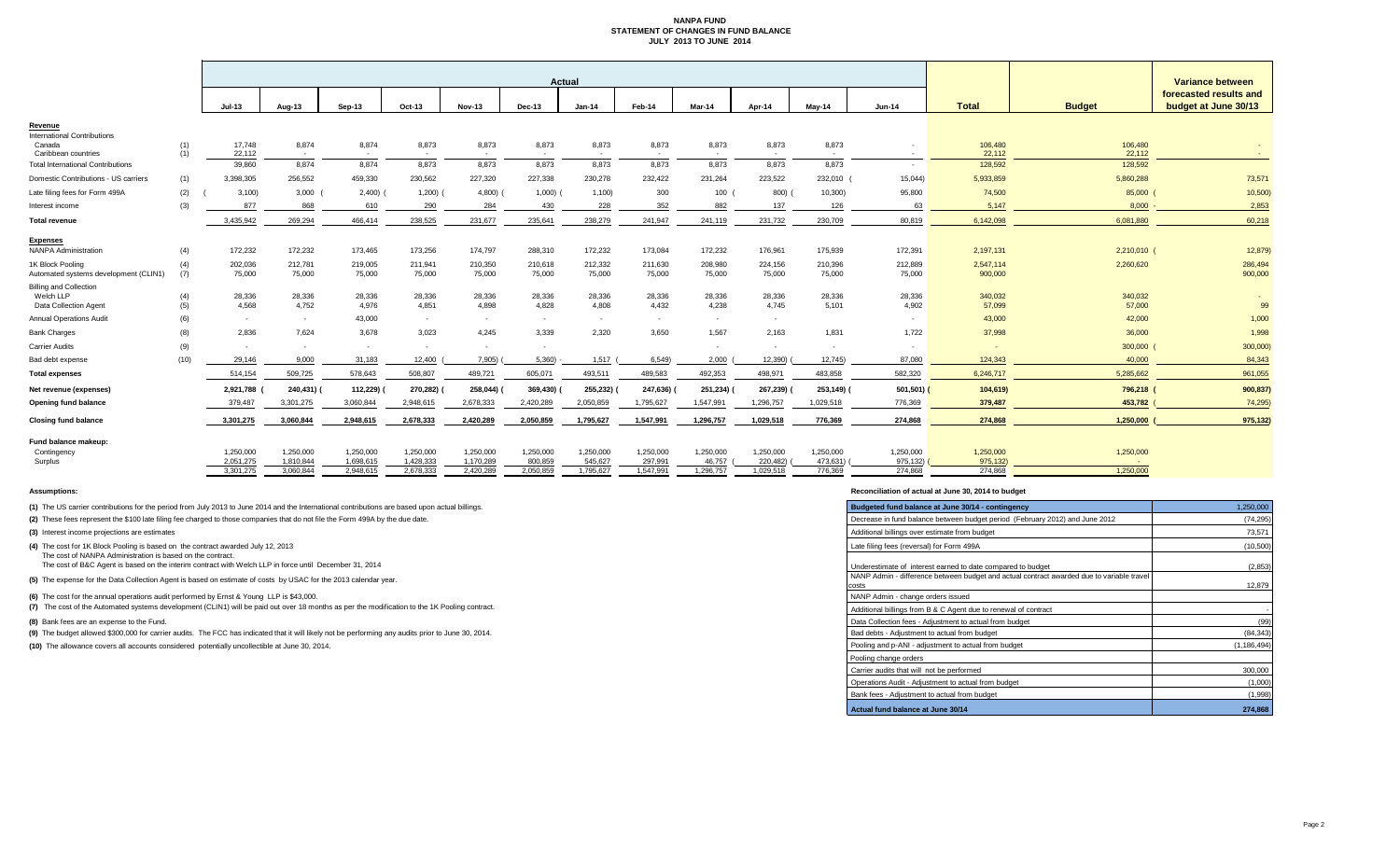#### **NANPA FUND FORECASTED STATEMENT OF CHANGES IN FUND BALANCEJULY 2014 TO JUNE 2015**

|                                                                                                 |            | <b>Projection</b>                   |                                     |                                     |                                     |                                     |                                     |                                     |                                      |                                   |                                   |                                   |                                    |
|-------------------------------------------------------------------------------------------------|------------|-------------------------------------|-------------------------------------|-------------------------------------|-------------------------------------|-------------------------------------|-------------------------------------|-------------------------------------|--------------------------------------|-----------------------------------|-----------------------------------|-----------------------------------|------------------------------------|
|                                                                                                 |            | <b>Jul-14</b>                       | Aug-14                              | Sep-14                              | Oct-14                              | <b>Nov-14</b>                       | <b>Dec-14</b>                       | $Jan-15$                            | Feb-15                               | <b>Mar-15</b>                     | Apr-15                            | May-15                            | Jun-15                             |
| <b>Projected Revenue</b><br><b>International Contributions</b><br>Canada<br>Caribbean countries | (1)<br>(1) | 17,162<br>21,432                    | 8,581<br>$\sim$                     | 8,581<br>$\sim$                     | 8,581                               | 8,581                               | 8,580<br>$\sim$                     | 8,580<br>$\overline{\phantom{a}}$   | 8,580<br>$\sim$                      | 8,580                             | 8,580                             | 8,580                             | $\sim$                             |
| <b>Total International Contributions</b><br>Domestic Contributions - US carriers                | (1)        | 38,594<br>4,158,091                 | 8,581<br>263,895                    | 8,581<br>263,895                    | 8,581<br>263,895                    | 8,581<br>263,895                    | 8,580<br>263,895                    | 8,580<br>263,895                    | 8,580<br>263,895                     | 8,580<br>263,895                  | 8,580<br>263,895                  | 8,580<br>263,895                  | $\sim$<br>$\overline{\phantom{a}}$ |
|                                                                                                 | (2)        |                                     |                                     |                                     |                                     | ٠                                   |                                     | $\overline{\phantom{a}}$            |                                      | $\overline{a}$                    |                                   |                                   | 90,000                             |
| Late filing fees for Form 499A<br>Interest income                                               | (3)        | 584                                 | 584                                 | 584                                 | 584                                 | 583                                 | 583                                 | 583                                 | 583                                  | 583                               | 583                               | 583                               | 583                                |
| Total projected revenue                                                                         |            | 4,197,269                           | 273,060                             | 273,060                             | 273,060                             | 273,059                             | 273,058                             | 273,058                             | 273,058                              | 273,058                           | 273,058                           | 273,058                           | 90,583                             |
| <b>Projected Expenses</b><br><b>NANPA Administration</b>                                        | (4)        | 177,879                             | 177,879                             | 177,879                             | 177,879                             | 177,879                             | 177,879                             | 177,879                             | 177,879                              | 177,879                           | 177,879                           | 177,879                           | 177,879                            |
| 1K Block Pooling and pANI Administration<br>Automated Systems Development (CLIN1)               | (5)<br>(6) | 238,505<br>75,000                   | 238,505<br>75,000                   | 238,505<br>75,000                   | 238,505<br>75,000                   | 238,505<br>75,000                   | 238,505<br>62,281                   | 238,505                             | 238,506                              | 238,506                           | 238,506                           | 238,506                           | 238,506                            |
| <b>Billing and Collection</b><br>Welch LLP<br>Data Collection Agent                             | (7)<br>(8) | 28,336<br>4,833                     | 28,336<br>4,833                     | 28,336<br>4,833                     | 28,336<br>4,833                     | 28,336<br>4,833                     | 28,336<br>4,833                     | 28,336<br>4,833                     | 28,336<br>4,833                      | 28,336<br>4,834                   | 28,336<br>4,834                   | 28,336<br>4,834                   | 28,336<br>4,834                    |
| <b>Annual Operations Audit</b>                                                                  | (9)        | $\blacksquare$                      | $\blacksquare$                      | 44,000                              | $\overline{\phantom{a}}$            | ÷,                                  | $\overline{\phantom{a}}$            | $\blacksquare$                      | $\overline{\phantom{a}}$             | $\blacksquare$                    | $\blacksquare$                    | $\blacksquare$                    |                                    |
| <b>Bank Charges</b>                                                                             | (10)       | 3,917                               | 3,917                               | 3,917                               | 3,917                               | 3,917                               | 3,917                               | 3,917                               | 3,917                                | 3,916                             | 3,916                             | 3,916                             | 3,916                              |
| <b>Carrier Audits</b>                                                                           | (11)       | $\blacksquare$                      | $\overline{\phantom{a}}$            | $\overline{\phantom{a}}$            |                                     | ٠                                   | $\blacksquare$                      | $\blacksquare$                      | 300,000                              |                                   |                                   | ÷                                 |                                    |
| Bad debt expense (recovery)                                                                     | (12)       | 3,334                               | 3,334                               | 3,334                               | 3,334                               | 3,333                               | 3,333                               | 3,333                               | 3,333                                | 3,333                             | 3,333                             | 3,333                             | 3,333                              |
| <b>Total projected expenses</b>                                                                 |            | 531,804                             | 531,804                             | 575,804                             | 531,804                             | 531,803                             | 519,084                             | 456,803                             | 756,804                              | 456,804                           | 456,804                           | 456,804                           | 456,804                            |
| Projected Net revenue (expenses)                                                                |            | 3,665,465                           | 258,744) (                          | 302,744) (                          | 258,744) (                          | 258,744)                            | 246,026)                            | 183,745) (                          | 483,746) (                           | 183,746)                          | 183,746) (                        | 183,746) (                        | 366,221)                           |
| <b>Projected Opening fund balance</b>                                                           |            | 274,868                             | 3,940,333                           | 3,681,589                           | 3,378,845                           | 3,120,101                           | 2,861,357                           | 2,615,331                           | 2,431,586                            | 1,947,840                         | 1,764,094                         | 1,580,348                         | 1,396,602                          |
| <b>Projected Closing fund balance</b>                                                           |            | 3,940,333                           | 3,681,589                           | 3,378,845                           | 3,120,101                           | 2,861,357                           | 2,615,331                           | 2,431,586                           | 1,947,840                            | 1,764,094                         | 1,580,348                         | 1,396,602                         | 1,030,381                          |
| Projected Fund balance makeup:<br>Contingency<br>Surplus                                        |            | 1,000,000<br>2,940,333<br>3,940,333 | 1,000,000<br>2,681,589<br>3,681,589 | 1.000.000<br>2,378,845<br>3,378,845 | 1,000,000<br>2,120,101<br>3,120,101 | 1,000,000<br>1,861,357<br>2,861,357 | 1.000.000<br>1,615,331<br>2,615,331 | 1,000,000<br>1,431,586<br>2,431,586 | 1,000,000<br>947,840.00<br>1,947,840 | 1,000,000<br>764,094<br>1,764,094 | 1,000,000<br>580,348<br>1,580,348 | 1,000,000<br>396,602<br>1,396,602 | 1,000,000<br>30,381<br>1,030,381   |

#### **Assumptions:**

**(1)** The contribution for July 2014 - June 2015 is based on actual billings

**(2)** These estimated fees represent the \$100 late filing fee charged to those companies that do not file the Form 499A by the due date.

**(3)** Interest income projections are estimates

**(4)** The cost of NANP administration is based on the contract awarded in 2012. The contract expires in July 2017.

**(5)** The cost for 1K Block Pooling Administration is based on a four-year contract expiring July 14, 2017 with a six month transition period from July 15, 2017 to January 14, 2018.

**(6)** The cost for Pooling Administration Automated Systems Development is \$1,337,281. The cost was spread out over the period from July 2013 to December 2014.

**(7)** The cost of B&C Agent is based on the interim contract with Welch LLP in force until December 2014.

**(8)** The expense for the Data Collection Agent is based on estimate of costs by USAC.

**(9)** The cost of the annual operations audit is based on the cost of the prior year's history of billing from Ernst & Young LLP.

**(10)** Bank fees are an expense to the Fund and are estimated based on prior years' history.

**(11)** The budget allowed \$300,000 for carrier audits.

**(12)** The allowance covers all accounts considered potentially uncollectible.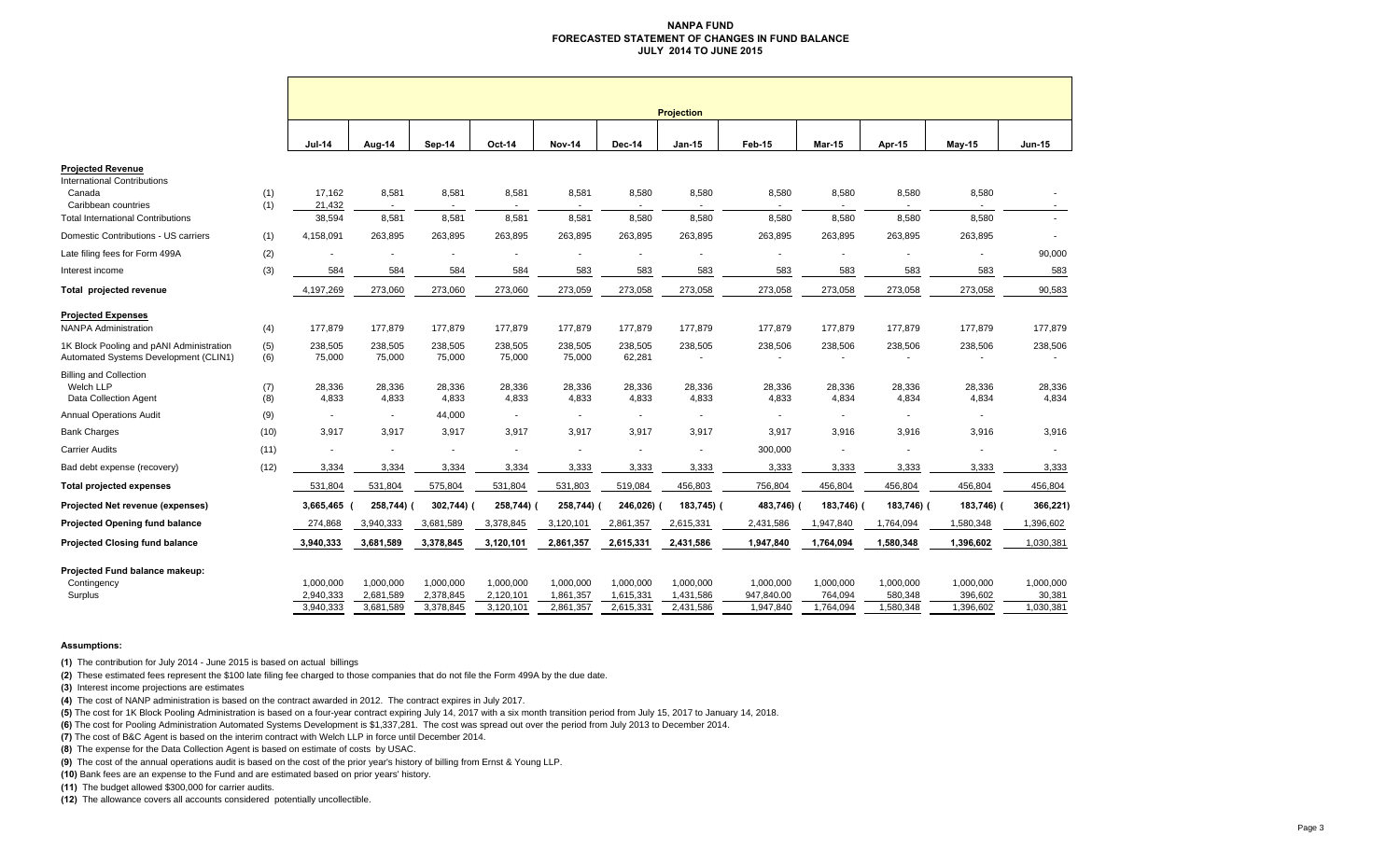#### **CURRENT AND FORECASTED LIABILITIES**

|                                                                                |              |               | Current |         |                          |         |         |         |         |
|--------------------------------------------------------------------------------|--------------|---------------|---------|---------|--------------------------|---------|---------|---------|---------|
|                                                                                |              |               | Jun-14  | Jul-14  | Aug-14                   | Sep 14  | Oct-14  | Nov-14  | Dec-14  |
| <b>NEUSTAR - NANPA Administration contract</b>                                 |              |               | 172,391 | 177,879 | 177,879                  | 177,879 | 177,879 | 177,879 | 177,879 |
| - Payment authorized by the FCC in June<br>May 2014                            | 175,939      |               |         |         |                          |         |         |         |         |
| - Authorization by the FCC has not been received for payment                   |              |               |         |         |                          |         |         |         |         |
| June 2014                                                                      |              | 172,391<br>\$ |         |         |                          |         |         |         |         |
| <b>NEUSTAR - Block Pooling and CLIN</b>                                        |              |               | 287,890 | 313,505 | 313,505                  | 313,505 | 313,505 | 313,505 | 300,786 |
| - Payment authorized by the FCC in June<br>May 2014                            | 285,396      |               |         |         |                          |         |         |         |         |
| - Authorization by the FCC has not been received for payment                   |              |               |         |         |                          |         |         |         |         |
| June 2014                                                                      |              | \$<br>287,890 |         |         |                          |         |         |         |         |
| Welch LLP - Billing & Collection Agent                                         |              |               | 28,336  | 28,336  | 28,336                   | 28,336  | 28,336  | 28,336  | 28,336  |
| - Payment authorized by the FCC in June                                        |              |               |         |         |                          |         |         |         |         |
| May 2014                                                                       | \$<br>28,336 |               |         |         |                          |         |         |         |         |
| - Authorization by the FCC has not been received for payment                   |              |               |         |         |                          |         |         |         |         |
| June 2014                                                                      |              | \$<br>28,336  |         |         |                          |         |         |         |         |
| <b>USAC - Data Collection Agent</b><br>- Payment authorized by the FCC in June |              |               | 4,750   | 4,833   | 4,833                    | 4,833   | 4,833   | 4,833   | 4,833   |
| May 2014                                                                       | \$<br>4,902  |               |         |         |                          |         |         |         |         |
| - Authorization by the FCC has not been received for payment<br>June           |              | 4,750<br>\$   |         |         |                          |         |         |         |         |
|                                                                                |              |               |         |         |                          |         |         |         |         |
| <b>Carrier audits</b>                                                          |              |               |         |         |                          |         |         |         |         |
| Ernst & Young LLP- Annual operations audit                                     |              |               |         |         | $\overline{\phantom{a}}$ | 44,000  |         |         |         |
| <b>Bank Fees</b>                                                               |              |               |         | 3,917   | 3,917                    | 3,917   | 3,917   | 3,917   | 3,917   |
|                                                                                |              |               |         |         |                          |         |         |         |         |
| Total                                                                          |              |               | 493,367 | 528,470 | 528,470                  | 572,470 | 528,470 | 528,470 | 515,751 |